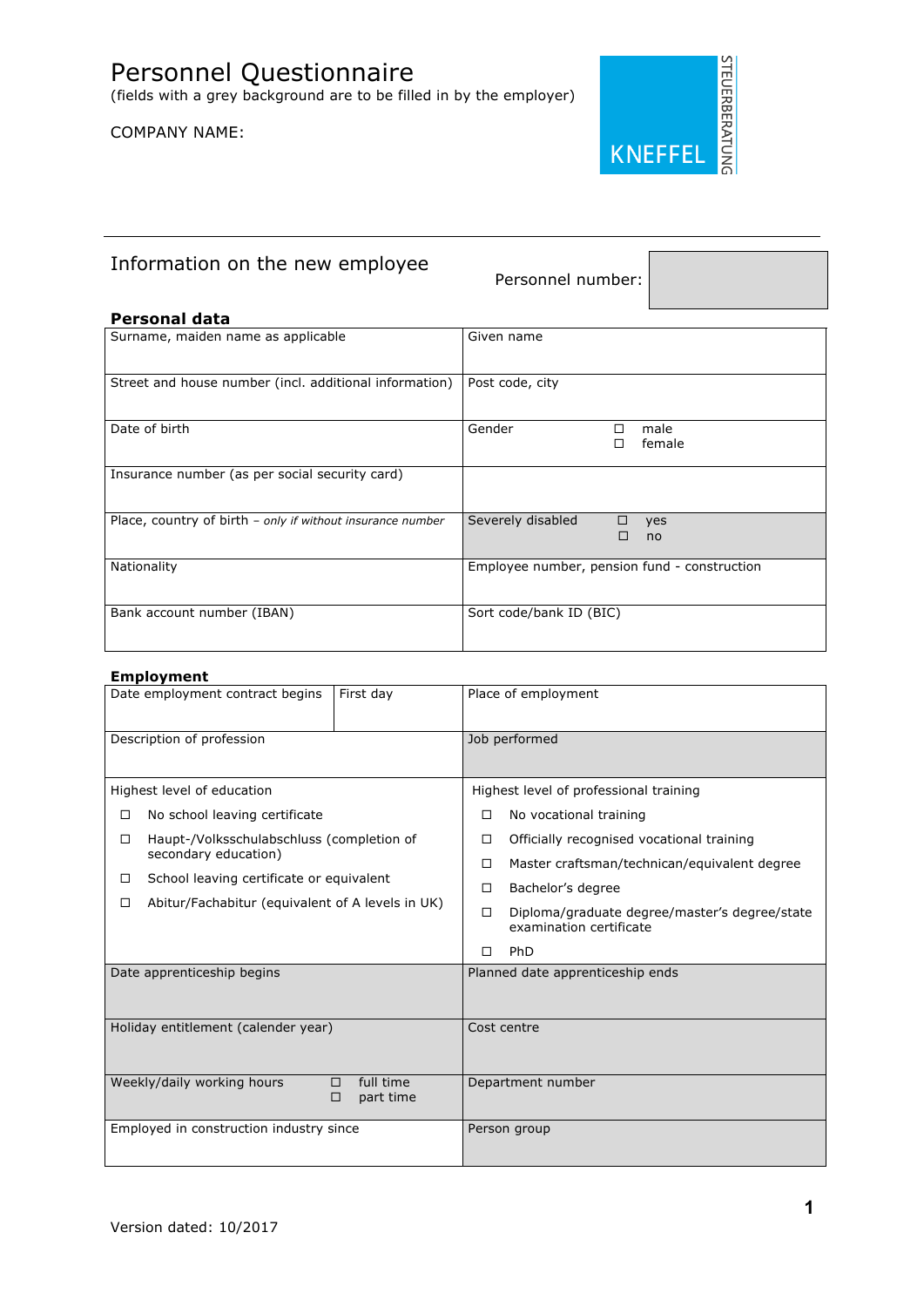

## Information on the new employee<br>Personnel number:

## **Electronical acceptance of certificates (Bea)**

 $\Box$  I object to my income statements (earned and additional) being forwarded electronically to the Bundesagentur für Arbeit (Federal Employment Office).

#### **Terms of employment**

| $\Box$ The term of employment is fixed               | Written conclusion of a fixed-term employment<br>□<br>contract                                         |
|------------------------------------------------------|--------------------------------------------------------------------------------------------------------|
| $\Box$ The term of employment is fixed for a purpose | Fixed-term employment is planned for at least two<br>□<br>months, with prospects of further employment |
| Employment contract fixed until                      | Employment contract concluded on                                                                       |

## **Taxes -** Information as per income tax card

| Official Municipality/community key | Tax office number                 | Identification number |
|-------------------------------------|-----------------------------------|-----------------------|
| Tax class/factor                    | Number of exemptions for children | Confession            |

## **Social insurance**

| State insurer                            | Legislated state insurer evaluation                                                  |  |  |
|------------------------------------------|--------------------------------------------------------------------------------------|--|--|
|                                          | Health insurance   Pension insurance   Retirement insurance   Nursing care insurance |  |  |
|                                          |                                                                                      |  |  |
| State insurer number                     | Accident insurance risk tariff                                                       |  |  |
| Parenthood<br>$\square$ yes $\square$ no | DEÜV-status                                                                          |  |  |

## **Compensation**

| Description | Amount | Valid for | Hourly wage | Valid from |  |
|-------------|--------|-----------|-------------|------------|--|
| Description | Amount | Valid for | Hourly wage | Valid from |  |
| Description | Amount | Valid for | Hourly wage | Valid from |  |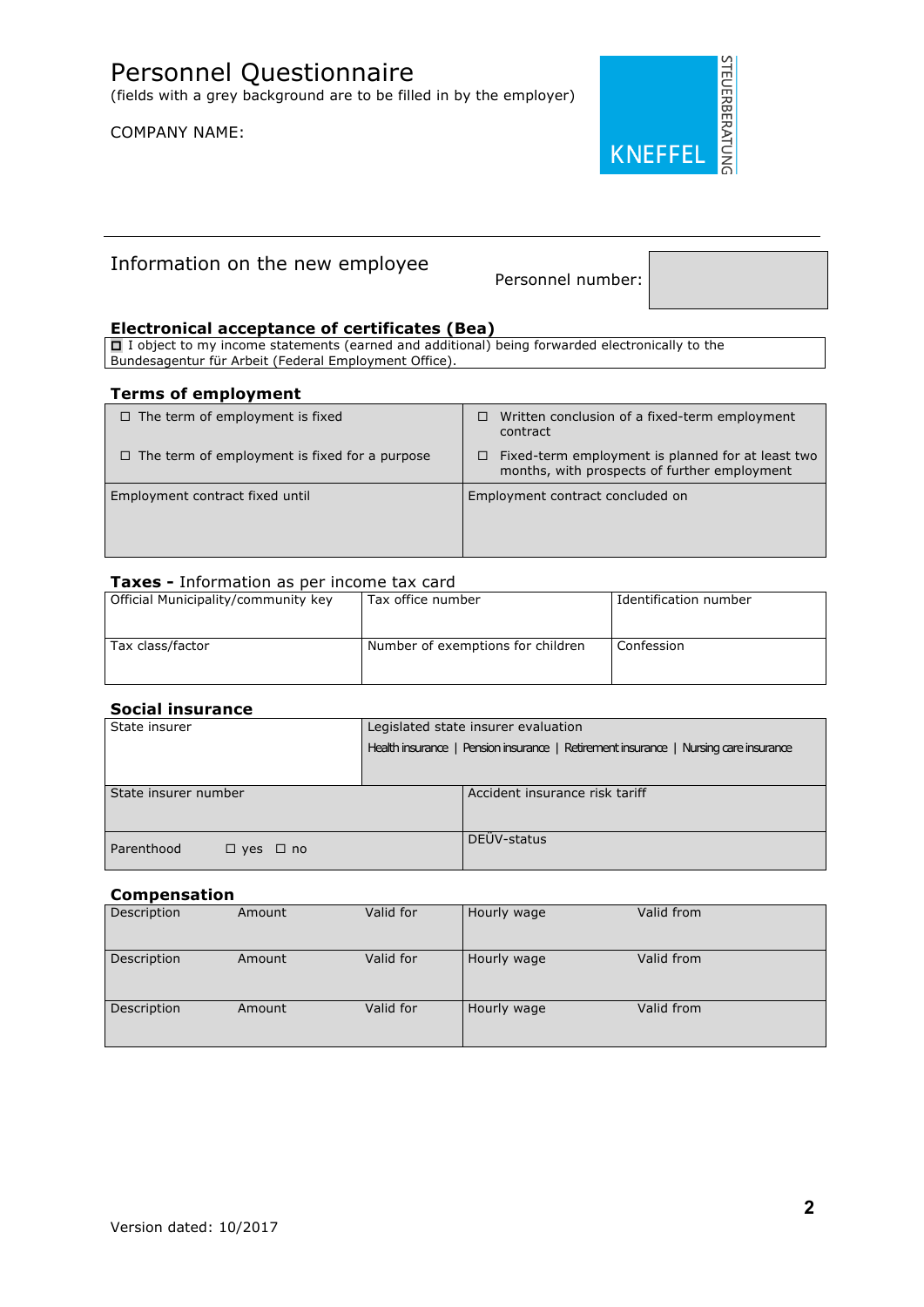

## Information on the new employee<br>Personnel number:

## **Capital-forming benefits (VWL)**

| Recipient                  | Amount                  | Employer share (monthly<br>amount) |
|----------------------------|-------------------------|------------------------------------|
|                            | Since                   | Contract number                    |
| Bank account number (IBAN) | Sort code/bank ID (BIC) |                                    |

## **Employment documents**

| Employment contract                                   | $\Box$ At hand | Company retirement provision                                        | $\Box$ At hand |
|-------------------------------------------------------|----------------|---------------------------------------------------------------------|----------------|
| Income tax card/written<br>confirmation of income tax | $\Box$ At hand | contract<br>Declaration of earning for previous                     | $\Box$ At hand |
| Social insurance ID                                   | $\Box$ At hand | employment                                                          |                |
| State insurance membership<br>certificate             | $\Box$ At hand | For evaluation of insurance exemption<br>regarding health insurance | $\Box$ At hand |
| Private health insurance                              | $\Box$ At hand | Severely disabled ID                                                | $\Box$ At hand |
| certificate                                           |                | Pension fund documents                                              | $\Box$ At hand |
| Capital-forming benefits<br>(VWL) contract            | $\Box$ At hand | construction/painting                                               |                |
| Proof of parenthood                                   | $\Box$ At hand |                                                                     |                |

## **Information of taxable previous employment periods in the current calendar year** (these are time periods of employment accounted for on the income tax card)

| Time period from | Time period to | Type of employment | Number of employment days |
|------------------|----------------|--------------------|---------------------------|
|                  |                |                    |                           |
|                  |                |                    |                           |
|                  |                |                    |                           |
|                  |                |                    |                           |
|                  |                |                    |                           |
|                  |                |                    |                           |